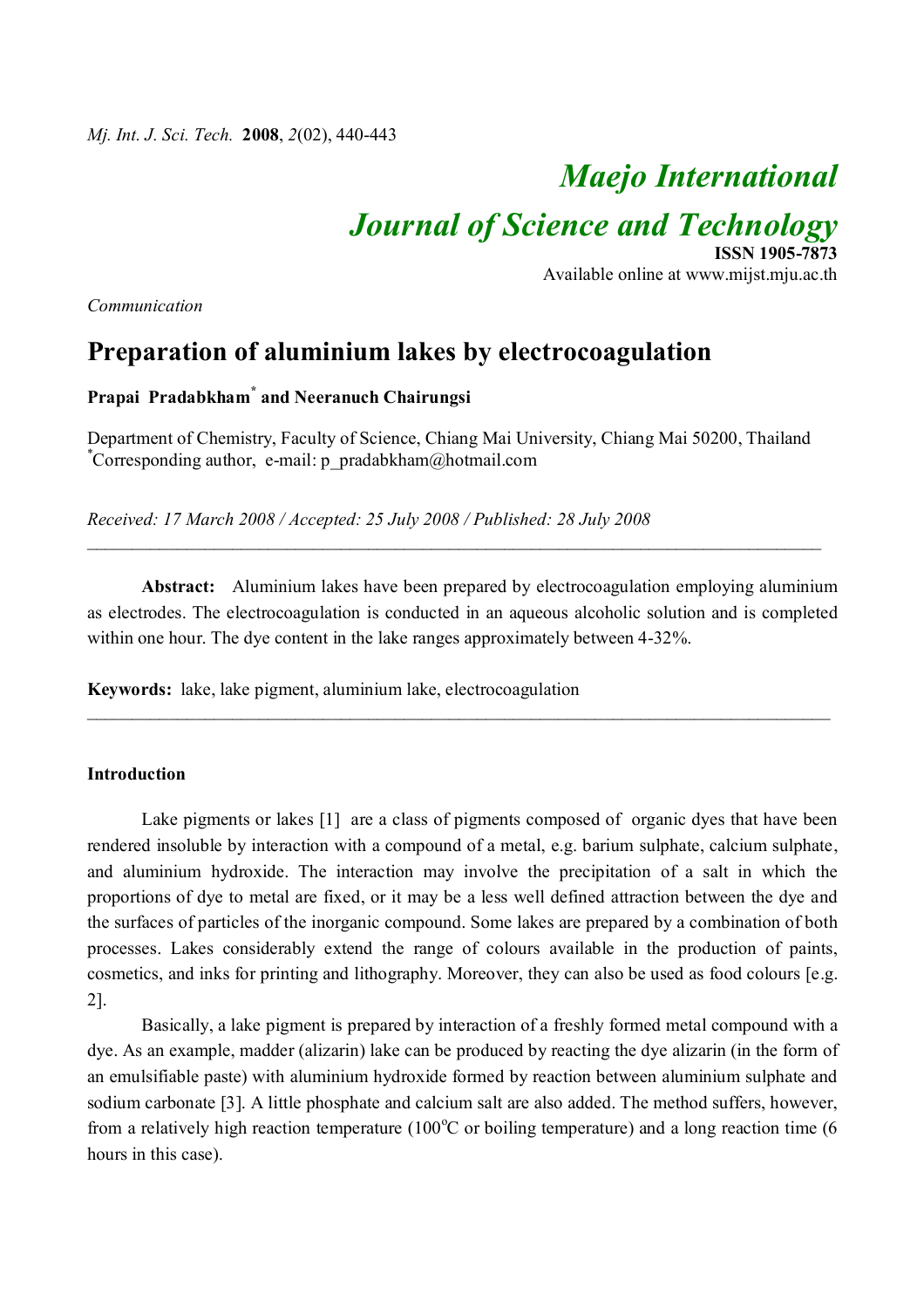#### **Discussion**

We have attempted successfully to prepare a number of lake pigments by a simple method which requires a lower temperature and a much shorter preparation time. The method makes use of electrocoagulation, an electrochemical process long known in waste water treatment researches [4]. In this process, a set-up for electrolysis is employed. In its simplest form, a pair of metal plates, usually aluminium or iron, is used as electrodes. They are dipped into an aqueous solution or suspension containing a supporting electrolyte (usually sodium chloride of about 0.2 % concentration). Direct current is then passed through the aqueous medium in a container via the two electrodes.

The reactions that occur as the result of the above operation have been elucidated and established [e.g. 5,6]. In the case of using aluminium as electrodes, the aluminium will be oxidised at the anode to aluminium ions, while water molecules are dissociated into hydrogen molecules and hydroxide ions at the cathode. Aluminium hydroxide (and other hydrated forms of aluminium) molecules are thus formed as a result. As well known, these molecules are efficient adsorbents for many types of molecules or particles, including those of most dyes.

However, if the dye molecules happen to be phenolic in nature, e.g. most natural anthraquinones and flavonoids, another type of interaction is most likely to occur in which a complex in the form of a metal phenolate salt is formed from the metal ions (e.g.  $Al^{3+}$ ) and the phenolic dye molecules [6]. If the dye molecules are acidic in nature due to the presence of a carboxyl group or sulphonic acid group, similar salt formation will also occur. All these metal salts or complexes as well as the adsorbate containing  $A(OH)$ <sub>3</sub> above are insoluble and will precipitate or coagulate from the aqueous solution. Thus, in effect, a lake has been formed. If the electrodes used are aluminium, this will then become an aluminium lake.

Preparation of a lake by electrocoagulation has two important advantages over conventional methods of preparation. Firstly, the preparation time is much shorter since coagulation of a dye electrolytically can be completed in an hour or less. Completion of coagulation can be observed visually when the electrolysed solution becomes colourless or very pale in colour. Secondly, no external heating is required since the electrolytic process can be and is normally carried out at ambient temperature, although the electrolysed solution will gradually warm up slowly by itself.

Factors that determine the percentage of dye in the resulting lake include the relative solubility of the dye in water and alcohol, and the coagulation time, although these are not always mutually exclusive. Normally, the water-soluble dye will be electrocoagulated most readily. The percentage of the dye in the coagulum will then be large. If the dye is less water soluble, alcohol has to be added to make it more soluble. Electrocoagulation in an aqueous alcoholic solution [7-9] usually takes place less readily, i.e. requires more time and even then may not be complete. In this case the percentage of the dye in the coagulum will be smaller due to more formation of the metal compound (e.g. aluminium hydroxide). In our case, we can achieve a percentage range of approximately 4-32 depending on the individual dye.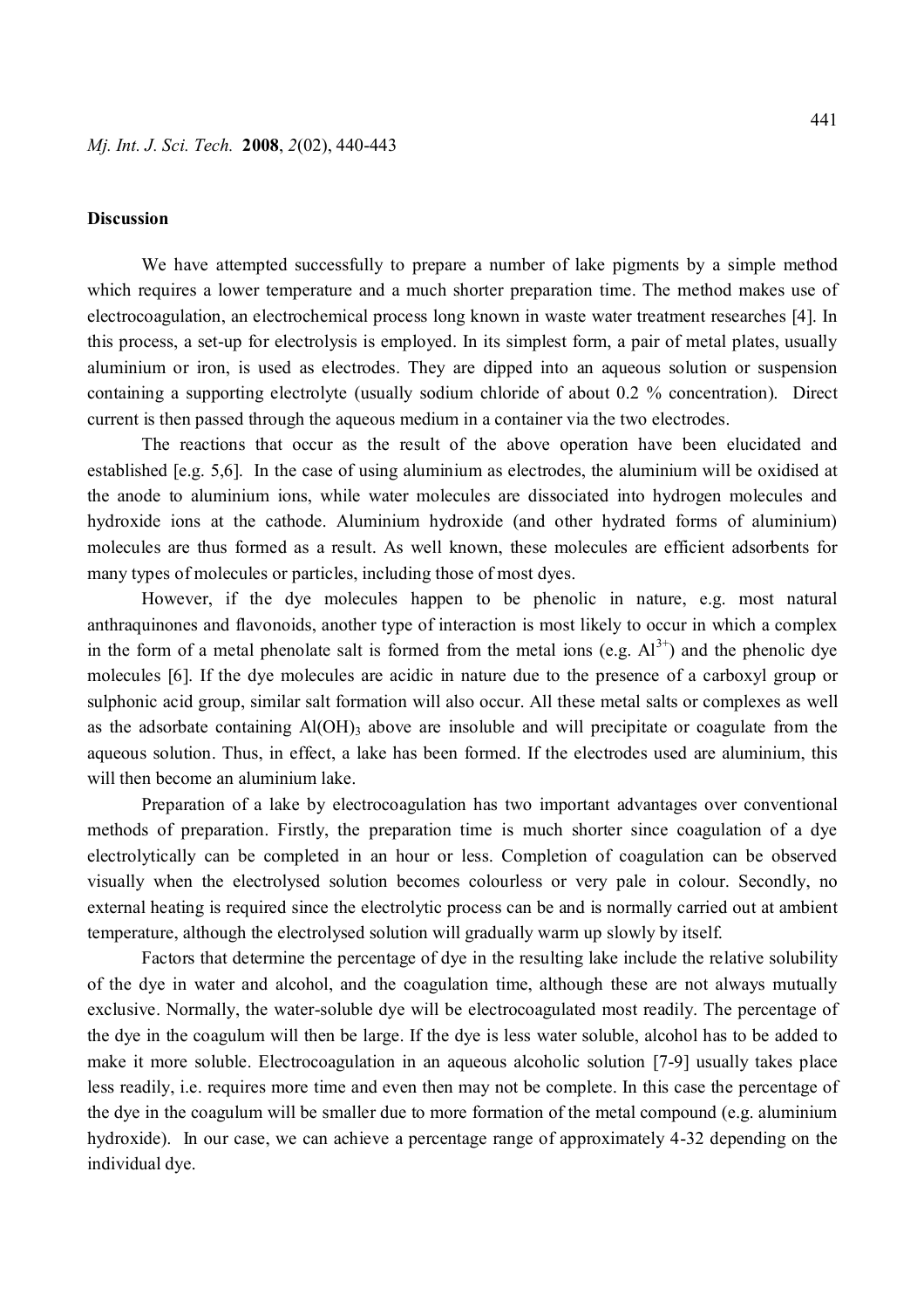#### **Preparation Details**

Lakes from 5 dyes, viz. alizarin, purpurin, erythrosine, chlorophyllin, and amaranth, were prepared. A representative procedure is as follows.

Two aluminium plates (dimension 14 x 5 cm) were used as electrodes. These were spaced 3 cm apart and dipped 5.5 cm into a magnetically-stirred ethanolic (up to 85%) dye solution (250 ml) contained in a 400-ml beaker. Sodium chloride was added to the solution as supporting electrolyte at a concentration of 0.2%. Direct current (about 0.6 A) was passed through the solution via the two aluminium electrodes until the dye solution was colourless or very pale in colour. The resulting precipitate was filtered and dried to afford the lake pigment. The IR spectra of all the lakes prepared were very similar to that of aluminium hydroxide, which confirms the presence of this compound as the main matrix in the lakes obtained. Typical results are shown in Table 1 and Figure 1.

| Dye used      | <b>Starting</b><br>weight of<br>dye<br>(g) | Dye<br>concentration<br>in electrolysed<br>solution<br>$(\frac{6}{V}$ (V) | <b>Time for</b><br>complete<br>coagulation<br>(minutes) | Weight of<br>lake<br>obtained<br>(g) | % Dye in<br>lake |
|---------------|--------------------------------------------|---------------------------------------------------------------------------|---------------------------------------------------------|--------------------------------------|------------------|
| Alizarin      | 0.05                                       | 0.02                                                                      | 30                                                      | 0.87                                 | 5.7              |
| Purpurin      | 0.10                                       | 0.04                                                                      | 30                                                      | 0.97                                 | 10.3             |
| Erythrosine   | 0.10                                       | 0.04                                                                      | 30                                                      | 0.90                                 | 11.1             |
| Chlorophyllin | 0.10                                       | 0.04                                                                      | 5                                                       | 0.31                                 | 32.2             |
| Amaranth      | 0.10                                       | 0.04                                                                      | 60                                                      | 2.78                                 | 3.6              |

**Table 1.** Results of preparation of 5 lake pigments by electrocoagulation



 A B Figure 1. Aluminium lakes prepared by: (A) conventional method [3] and (B) electrocoagulation method (1 = lake alizarin, 2 = lake purpurin, 3 = lake erythrosine, 4 = lake chlorophyllin, and 5 = lake amaranth)